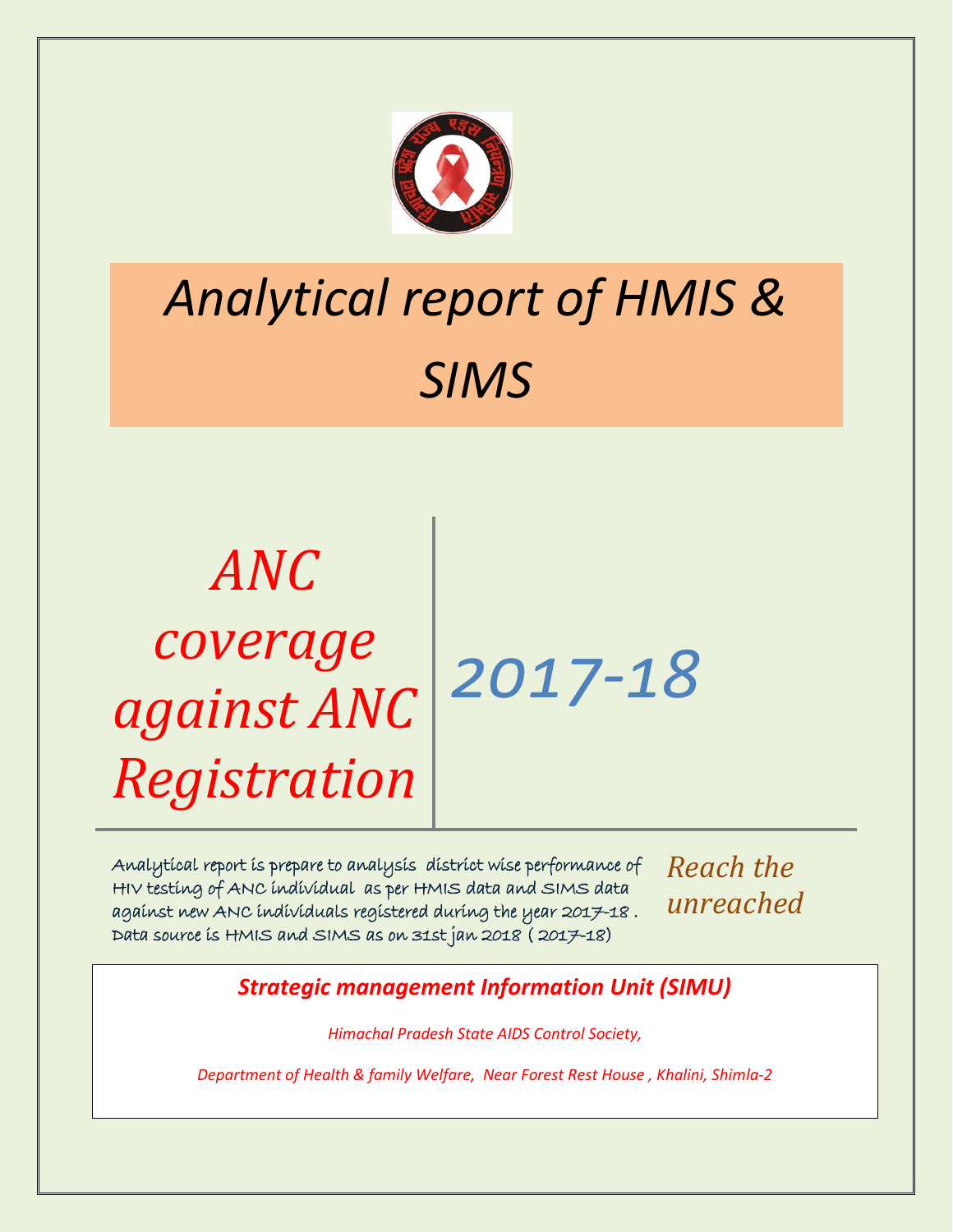### *HMIS & SIMS analytical sheet -2017-18( up to Jan 2018*

*Health Management Information System (HMIS) is online data source for National Health Mission (NHM) data, which is collected from grassroots, level i.e. PHC, CHC, & sub center level. Same as HMIS, there is Strategic Management Information System (SIMS) is online data collection software for National AIDS Control Programme (NACP).* 

| Data sheet (2017-18) Up to Jan 2018 HMIS & SIMS |                                   |                      |                  |                  |           |           |             |
|-------------------------------------------------|-----------------------------------|----------------------|------------------|------------------|-----------|-----------|-------------|
|                                                 |                                   |                      |                  |                  | % of HIV  | % of HIV  | Gap         |
|                                                 |                                   | <b>No of ANC</b>     | <b>No of ANC</b> | <b>No of ANC</b> | testing ( | testing ( | (HMIS-      |
|                                                 | Name of                           | <b>Registered as</b> | tested for HIV   | tested as per    | as per    | as per    | <b>SIMS</b> |
| Sr No.                                          | <b>District</b>                   | per HMIS             | as per HMIS)     | <b>SIMS</b>      | HMIS)     | SIMS)     | data)       |
| $\mathbf{1}$                                    | <b>Bilaspur</b>                   | 5366                 | 2686             | 2664             | 50.06     | 49.65     | 22          |
|                                                 |                                   | 8738                 | 3383             | 3103             | 38.72     | 35.51     | 280         |
| $\overline{2}$                                  | Chamba                            |                      |                  |                  |           |           |             |
| $\overline{3}$                                  | Hamirpur                          | 5818                 | 3030             | 3159             | 52.08     | 54.30     | $-129$      |
|                                                 |                                   | 19445                | 9526             | 10567            | 48.99     | 54.34     | $-1041$     |
| $\overline{4}$                                  | <b>Kangra</b>                     |                      |                  |                  |           |           |             |
| 5                                               | Kinnaur                           | 1054                 | 760              | 749              | 72.11     | 71.06     | 11          |
| $6\phantom{1}$                                  | kullu                             | 5722                 | 4508             | 2808             | 78.78     | 49.07     | 1700        |
| $\overline{7}$                                  | <b>L&amp;S</b>                    | 279                  | 205              | 88               | 73.48     | 31.54     | 117         |
| 8                                               | Mandi                             | 12898                | 6129             | 8057             | 47.52     | 62.47     | $-1928$     |
| 9                                               | Shimla                            | 12058                | 4841             | 5549             | 40.15     | 46.02     | $-708$      |
| 10                                              | <b>Sirmour</b>                    | 8730                 | 4668             | 4010             | 53.47     | 45.93     | 658         |
| 11                                              | Solan                             | 10944                | 6067             | 7117             | 55.44     | 65.03     | $-1050$     |
| 12                                              | Una                               | 7568                 | 3243             | 4063             | 42.85     | 53.69     | $-820$      |
| 13                                              | <b>Himachal</b><br><b>Pradesh</b> | 98620                | 49046            | 51934            | 49.73     | 52.66     | $-2888$     |

*Table-1*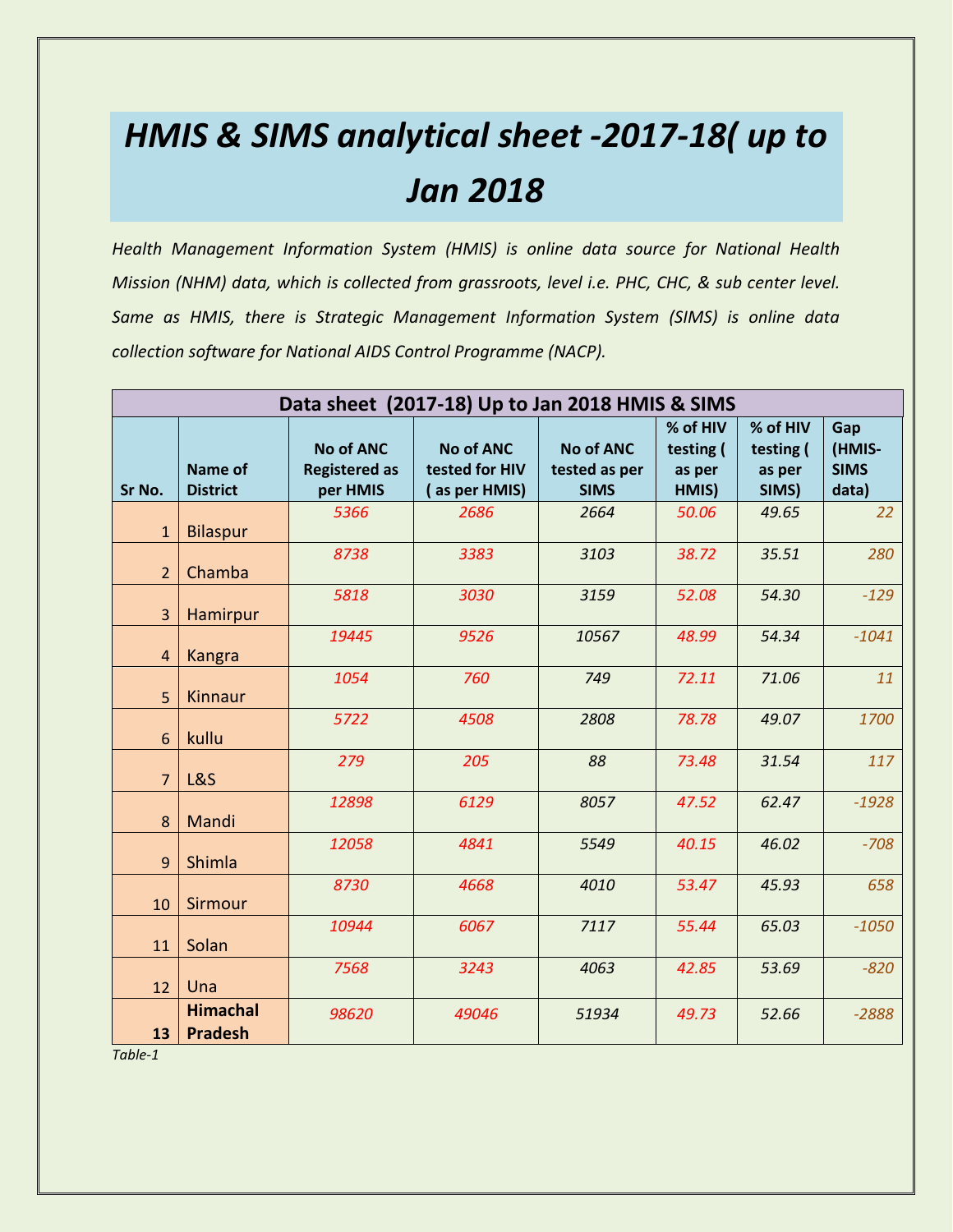*Under this analytical study data of HMIS & SIMS for same indicator are shown in graphic and tabular form for the year 2017-18, to assess the gap between both data for same indicator. So that the gap may reduce in future.*

*As the above table shows district wise break up of Total 98620 new ANC registration in Himachal Pradesh for the year 2017-18 9up to Jan 2018) as per HMIS report of NHM, out of these 49046 ANC individual tested for HIV which is 49.7% of total new ANC registered in State, but if we see the data of SIMS software of NACP Total 51934 ANC individual has been tested for HIV, which is 52.66% of total new ANC registration. It was observed that there is small gap between HMIS & SIMS .*

#### *HIV testing of ANC as per HMIS :-*

*During the year 2017-18 (up to Jan 2018) total 98620 new ANC has been registered as per HMIS , out of these 49046 ANC has been tested for HIV , which is only 49.73% . Below figure shows the district wise break up of HIV test performed against new ANC registration in concerned district. Below figure shows highest no. of HIV test performed in distt Kangra i.e 9526 and lowest in distt L&S i.e. 205,.*



*Figure:-1 ( Distt wise break up HIV testing of ANC as per HMIS)*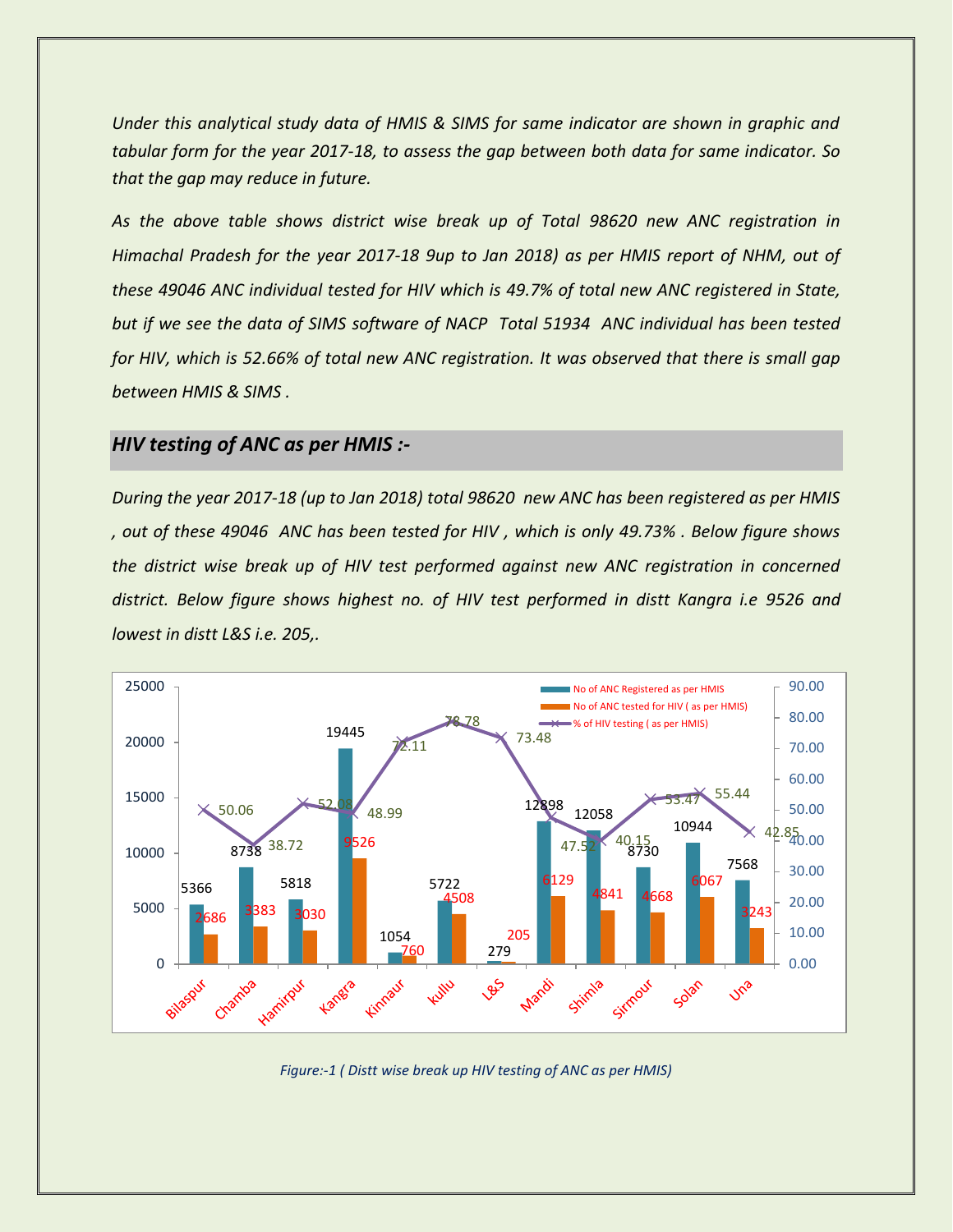*but if analyze the percentage wise coverage of HIV testing among ANC individual , it shows Chamba & Shimla below average i.e 38.7% & 40.1 % and distt Kullu shows the highest % of coverage i.e. 78.7%*

#### *HIV testing of ANC as per SIMS :-*

*During the year total 98620 new ANC has been registered as per HMIS , out of these 51934 ANC has been tested for HIV as per SIMS data , which is 52.6% against ANC registration . Below figure shows the district wise break up of HIV test performed against new ANC registration in concerned district. Below figure shows highest no. of HIV test performed in distt Kangra i.e 10567 and lowest in distt L&S i.e. 88, but if analysis as per percentage of coverage distt Chamba & L&S shows lowest with 35% & 31.5 % and distt Kinnaur & distt Solan shows the highest % of coverage i.e. 71.06% & 65 % .*



*Figure:-2 ( Distt wise break up HIV testing of ANC as per SIMS)*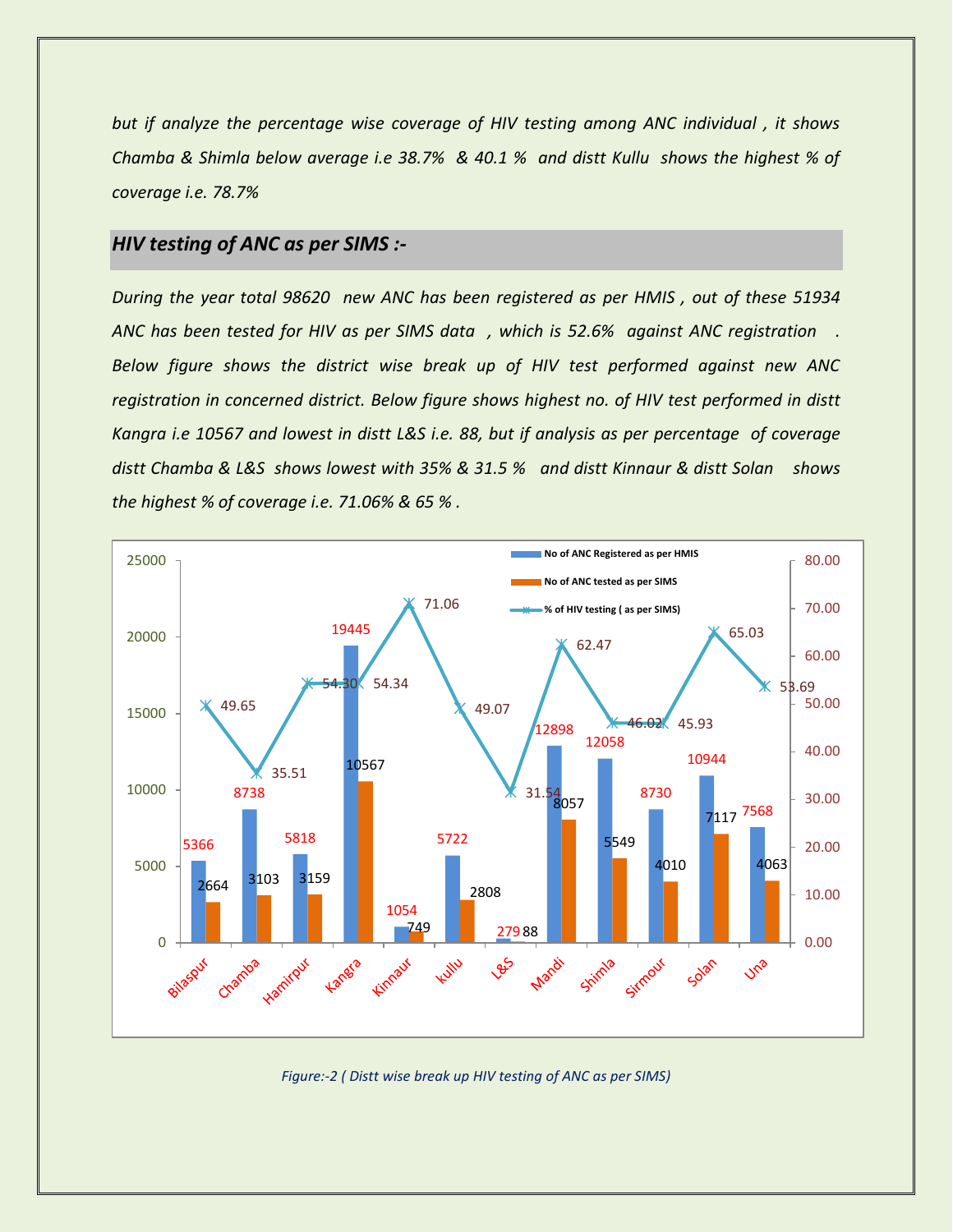#### *Percentage of HIV testing of ANC as per HMIS & SIMS:-*

*Below figure shows that during the year 2017-18 (upto Jan 2018), % of HIV testing of ANC individual is 49.7% as per HMIS and 52.7% as per SIMS. Below figure shows the district wise break up of % of HIV testing of ANC against ANC registration. It has been observed that there is small gap between ANC registration & HIV testing, as per HMIS & SMIS .Out of Total 98620 ANC registered individual only 49046 ANC (HMIS) has been tested for HIV , which is less , if we analysis same data with SIMS reports figure is 51934 ANC has been tested which is only 52.6% .*



*Figure: 3 (% of HIV testing as per HMIS & SIMS)*

*During the year 2017-18, it was observed that in distt Bilaspur 50 % ANC has been tested (HMIS) out of Total new ANC registered , data is same as per SIMS, same in distt Chamba only 38% ANC has been tested as per HMIS which is very low coverage in distt Chamba, but as per SIMS the % of HIV testing is only 35.5% , in distt Hamirpur ANC testing is 54.3% against ANC registration , , but if analysis with SIMS data it is low i.e. only 52.08% , in case of district Kangra 54% ANC has been tested for HIV as per HMIS and in SIMS it is 49% , in distt Kinnaur 72 % ANC has been tested for HIV , as per HMIS , but as per SIMS is 71% , in case of Kullu 78% ANC has*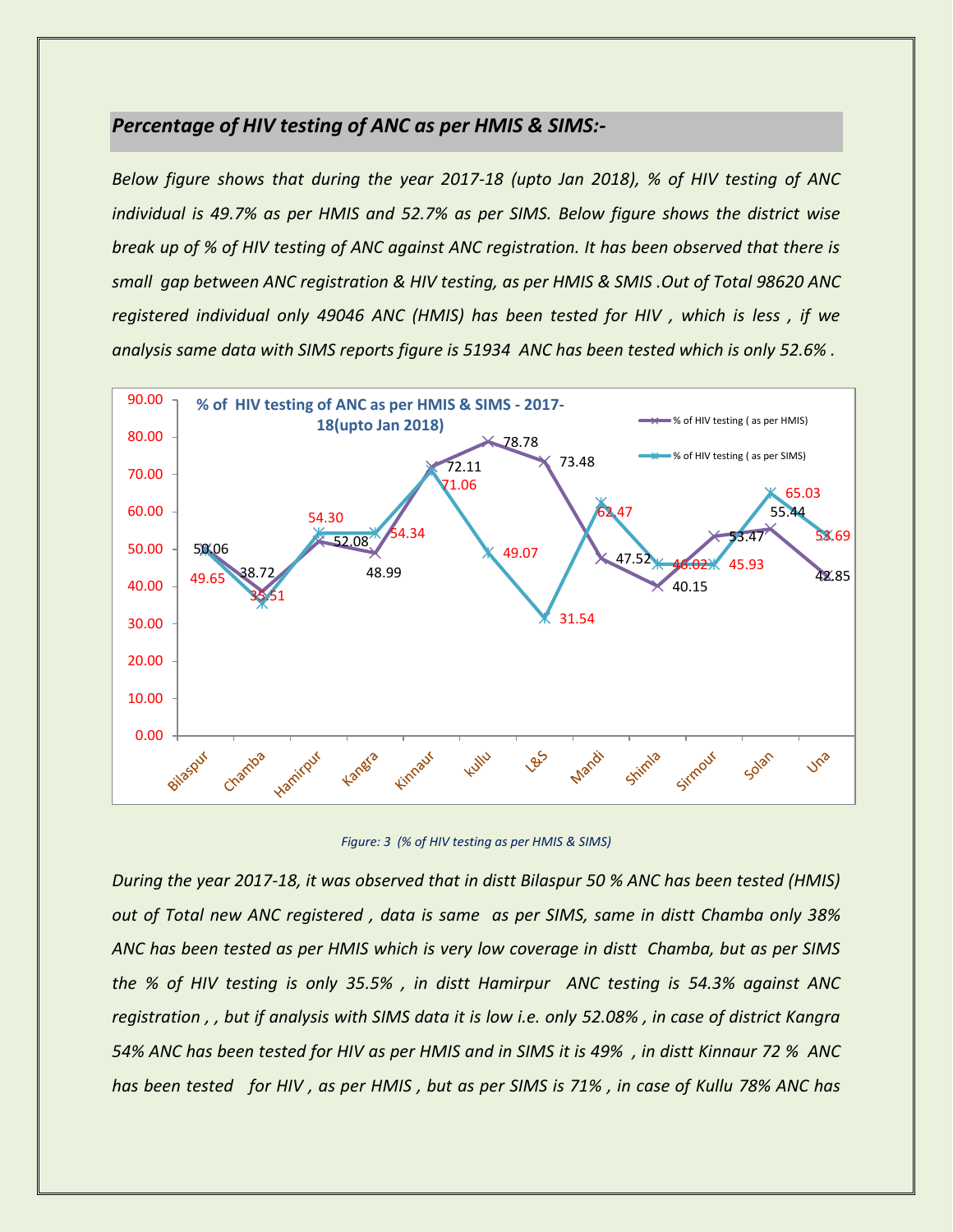*been tested for HIV (HMIS) , but SIMS figure shows only 49% , in distt L&S 73 % ANC has been tested for HIV , which is best performance , but if see SIMS figure , it is only 31 % which shows huge gap between HMIS figure & SIMS figure .District Mandi coverage is 47.5% as per HMIS & 62.5% as per SIMS , district Shimla shows 40.% coverage as per HMIS and 46 % coverage as per SIMS , In distt Sirmour shows 53.5% coverage as per HMIS & 45.9% coverage as per SIMS , which is low , in case of Distt Solan 55% ANC covered as per HMIS , but as per SIMS figure is 65% , which is quite good, in distt Una HMIS figure shows 42.8 % ANC coverage , SIMS figure shows 53.69 % .*

*As the above district wise break up shows that as per HMIS Chamba & Shimla is performing lowest coverage of ANC testing for HIV i.e. 38.7 & 40% and kullu shows highest coverage with 78 % , followed by Kinnaur with 72% , but if we analysis the data of SIMS which shows Chamba & Lahul & Spiti shows lowest coverage of 35.5% & 31% and highest coverage by distt Kinnaur with 71% , followed by Mandi which is 62.5%* 

#### *Year wise Analysis of HIV testing among ANC ( HMIS)*

*As the below figure shows % of HIV testing among ANC individuals for the year 2016-17 & 2017- 18 as per HMIS data sheet. Below figure shows that during the year 2016-17 , % of ANC testing is 61.3% , which has been dropped to 49.7% in the year 2017-18. In all district of HP shows same trend except Kinnaur & kullu .*



*(Figure-4 – Year wise & of HIV testing among ANC as per HMIS)*